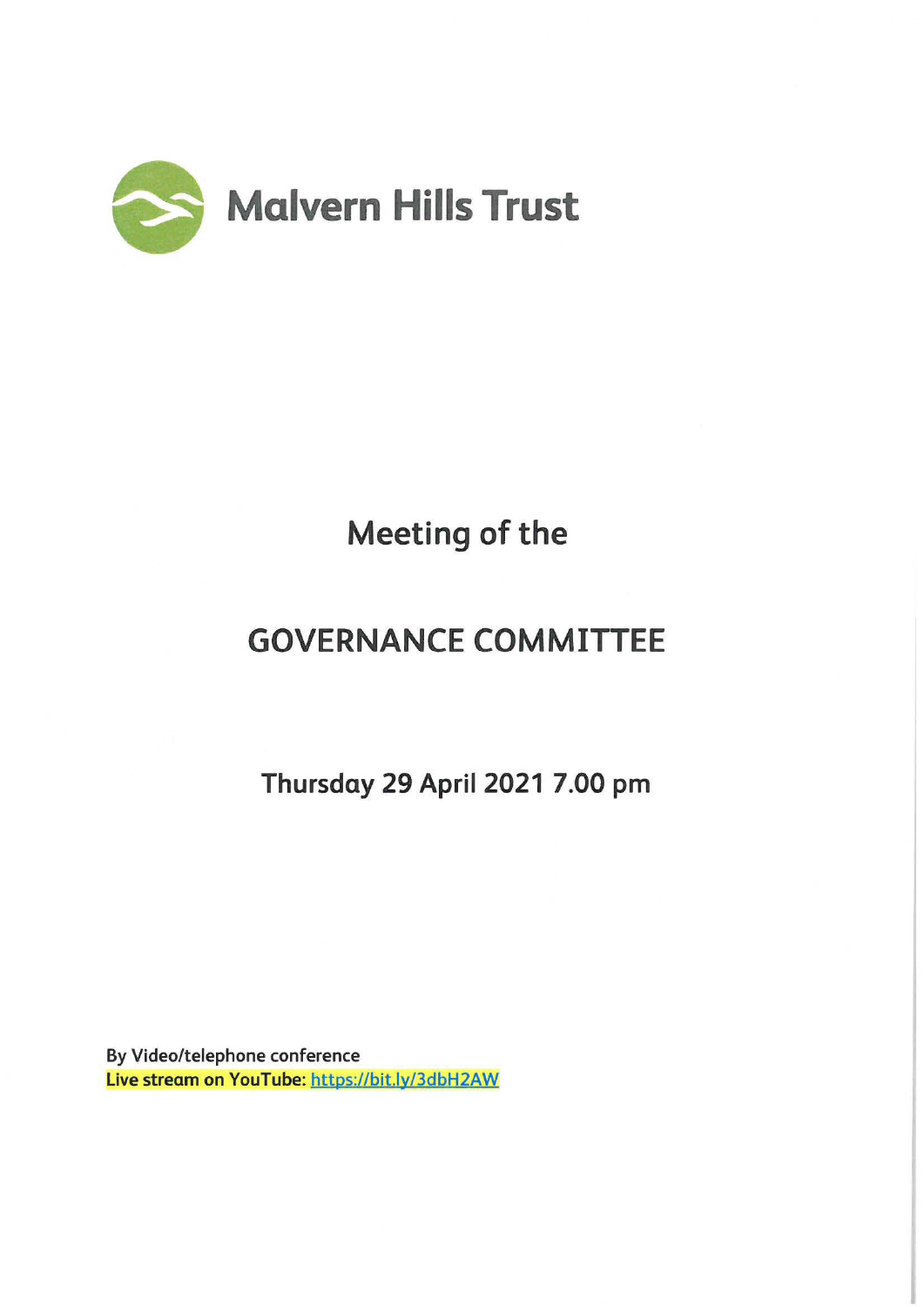**Meeting of the Governance Committee By Video/telephone conference Live stream** on **YouTube:** https://bit.ly/3dbH2AW **Thursday 29 April 2021 7.00pm** 

Members: Mr C Atkins, Mr R Bartholomew, Dr S Braim, Mr D Core, Mr M Davies (non-voting), Mr D Fellows, Mrs C Palmer, Prof J Raine, Ms S Rouse (non-voting)

## **AGENDA**

- 1. Apologies for absence
- 2. Chair's announcements Training 5 May 2021 6.30pm on Equality and Diversity
- 3. Declaration of Interests
- 4. Public comments
- 5. Matters arising from previous meetings (not otherwise on the agenda) Report back to charity commission on SIR Verbal update
- 6. Appointment of Working Group 2 (To undertake any further work necessary on the details of the proposed Governance Changes) For decision
- 7. Update from Working Group 1 (benefits to be secured from amending Trust's Governing Acts) and the Contract of Coverning Acts and the Verbal update
- 8. Progress report on governance changes verbal verbal update
- 9. Actions taken or required in response to Charity Commission letter of February 2021 Paper A
- 10. Work programme

Using a Governance Toolkit linked to the Charity Governance Code to assess how the Trust is performing

11. Trustee training proposed

Workshop on Pensions

Being a good trustee

- 12. Urgent Business
- 13. Date of Next Meeting 29 July 2021
- 14. Confidential

Resolution to exclude the public for discussion of item 15 on the agenda on the grounds that publicity would be prejudicial to the public interest by reason of the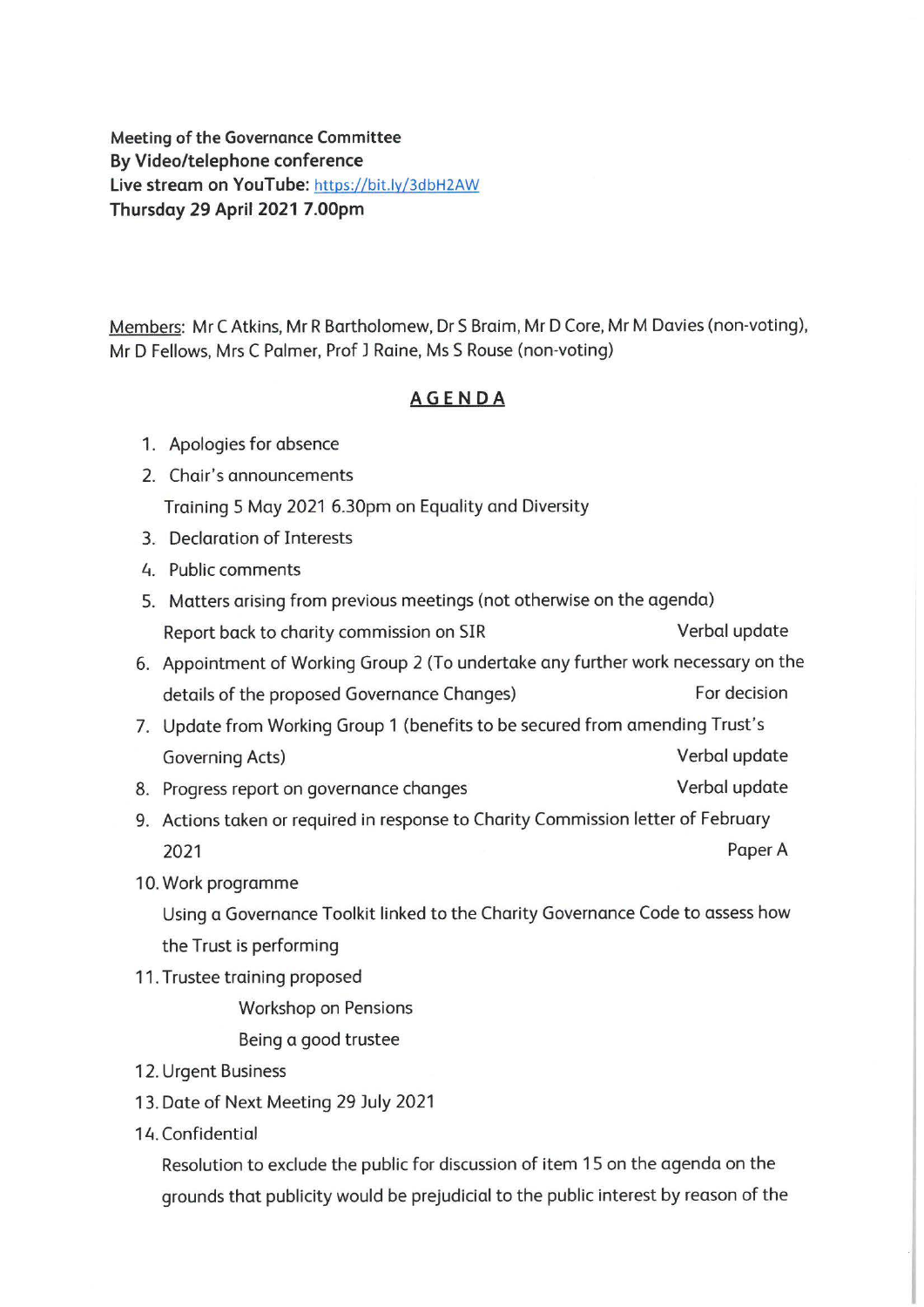exempt or confidential nature of the business to be transacted (personal information).

## **CONFIDENTIAL**

1 5. Actions taken or required in response to the governance elements of investigator's report Paper B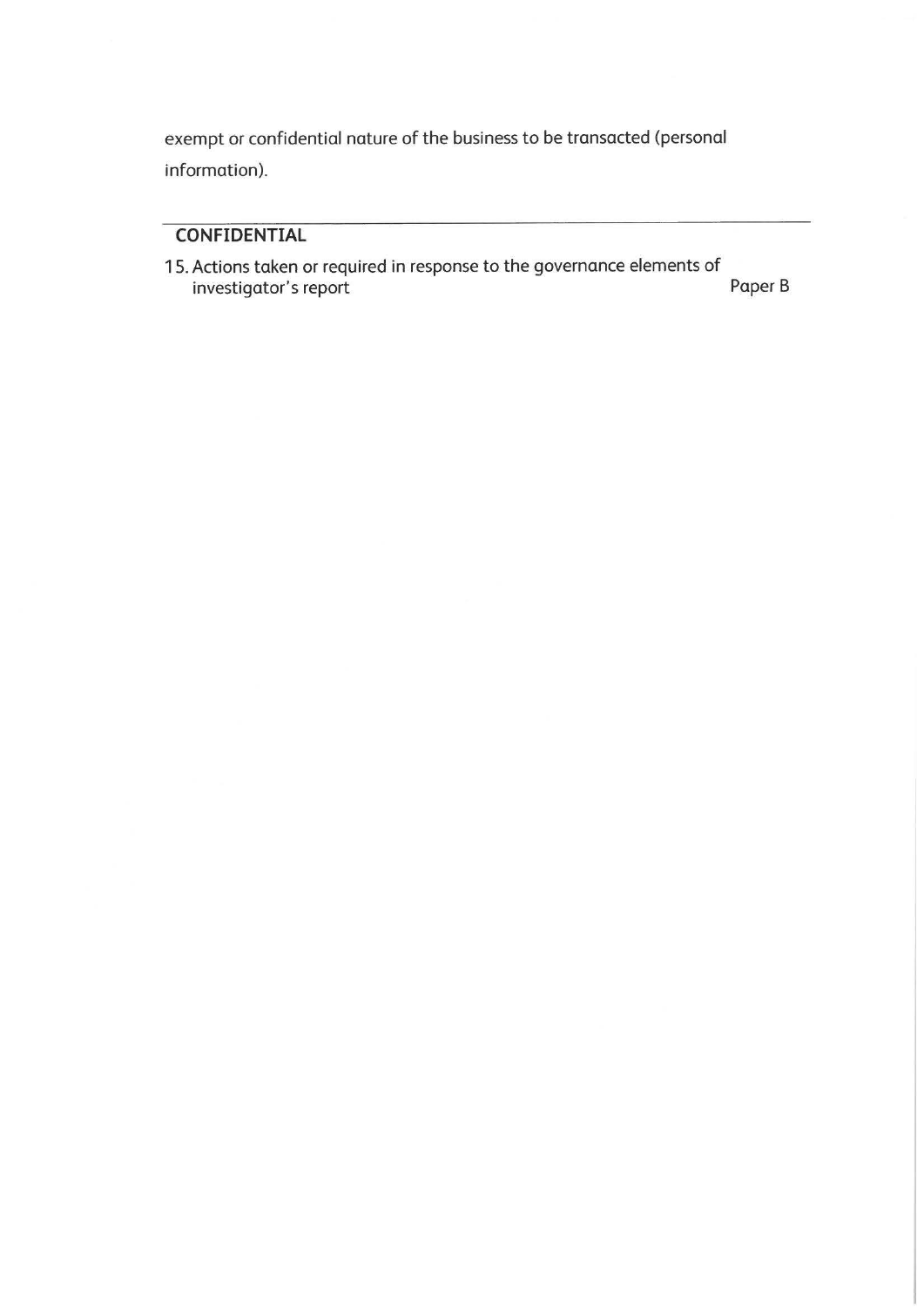### **Governance Committee Charity Commission letter of 18 February 2021 (received 30 March) 29 April 2021**

#### **Background**

The Trust received an E-mail from the Charity Commission on 30 March 2021 containing the text of a letter which they had attempted to send in February 2021.

It says "concerns have been raised with us in relation to the management accounts of the charity as well as the charity's pension deficit."

The regulatory advice was to:

"1 . Review the charity's reserves policy and pension deficit information in light of CC19 guidance on this matter. You may wish to discuss this with your accountants/ auditors and take their advice on what is required; you may also wish to discuss with them the calculation of the reserves figure. Please ensure that any changes to the charity's stated reserves policy are agreed by trustees.

2. Review their management accounts and ensure they are fit for purpose given the size and operations of the charity. Again, you may also wish to discuss this with your accountants/ auditors and take their advice on what is required."

#### **Actions taken**

These are matters which were addressed by David Russell in his report and so have already been considered by someone independent of the Trust.

#### First item of regulatory advice - reserves

David Russell's comment on the treatment of the Pension Deficit and the reserves was:

'The Charity Commission's definition of free reserves is, ' ... that part of a charity's unrestricted funds that is freely available to spend on any of the charity's purposes.' In practical terms, it is money available to deal with the unexpected, not money set aside for a specific purpose. So, given that the deficit is a large sum  $(E1.842m)$  do the trustees need to set that amount aside to cope with the liability and thus reduce the amount available as reserves accordingly? This question was researched and addressed in detail by the FAR Committee before January 2020. The conclusion reached was that the charity did not need to do that, primarily because the liability would only crystallise if the charity withdrew from the scheme, which was something the trustees could control. This analysis has been endorsed by the charity's auditors who also explained that this was a common practice"

"I consider that the trustees are entitled to rely on their agreement with the pension fund trustees that there is a payment plan in place. Finally, they can also rely, in my opinion, on their own analysis and on the opinion of the auditors that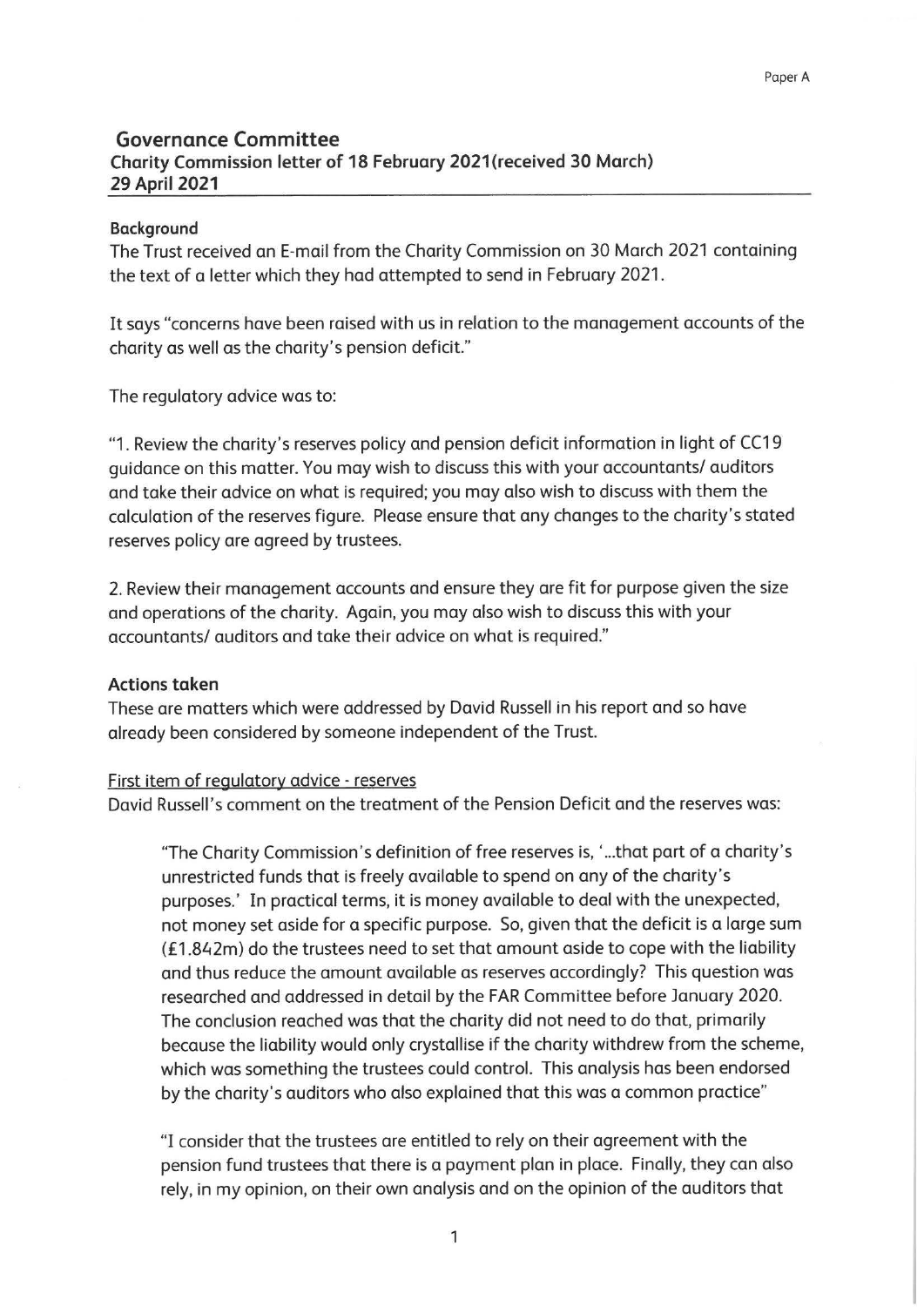the deficit is being treated correctly and that, therefore, the charity's calculation of the reserves is valid."

His recommendations was:

The Chair of the FAR, CEO and Finance and Administration Manager together explain to all trustees in more detail how the Committee has arrived at the current view of the deficit and reserves and answer any questions arising. If following ... there is residual doubt amongst trustees on this matter, the Board should consider whether or not to commission an independent, external review of the calculation of the deficit the treatment of the reserves.

The reserves policy is reviewed regularly and was last reviewed at FAR Committee in February this year, and their recommendation was confirmed by the Board at the March meeting. Please see the Finance and Administration Manager's paper (paper B for the meeting of 11 February 2021) which outlined that the policy had been prepared using the CC19 guidelines, the relevant accounting standards and the Charity Commission's own guidance for dealing with defined benefit pension deficits. All of this work was carried out under the guidance of the Trust's Auditors.

This first element of the Charity Commission's regulatory advice had therefore been complied with prior to receipt.

Please note that it is intended to run a workshop later in the year to give a detailed explanation of the review of the Charity's pension arrangements carried out in 2016.

#### Second item of regulatory advice - management accounts

David Russell reported:

"The management accounts are accepted as suitable, but as a matter of good practice, [should be] kept under review. If trustees believe that greater detail is necessary, ..... they could explore ways in which it could be obtained."

FAR Committee (February 2020) followed by the Board (March 2020) confirmed that the content of the Management Accounts was adequate for the needs of those carrying out the day to day management of the Trust and for the trustees.

The matter can be reviewed again at the May FAR Committee meeting. The second element of the regulatory advice will also have been complied with